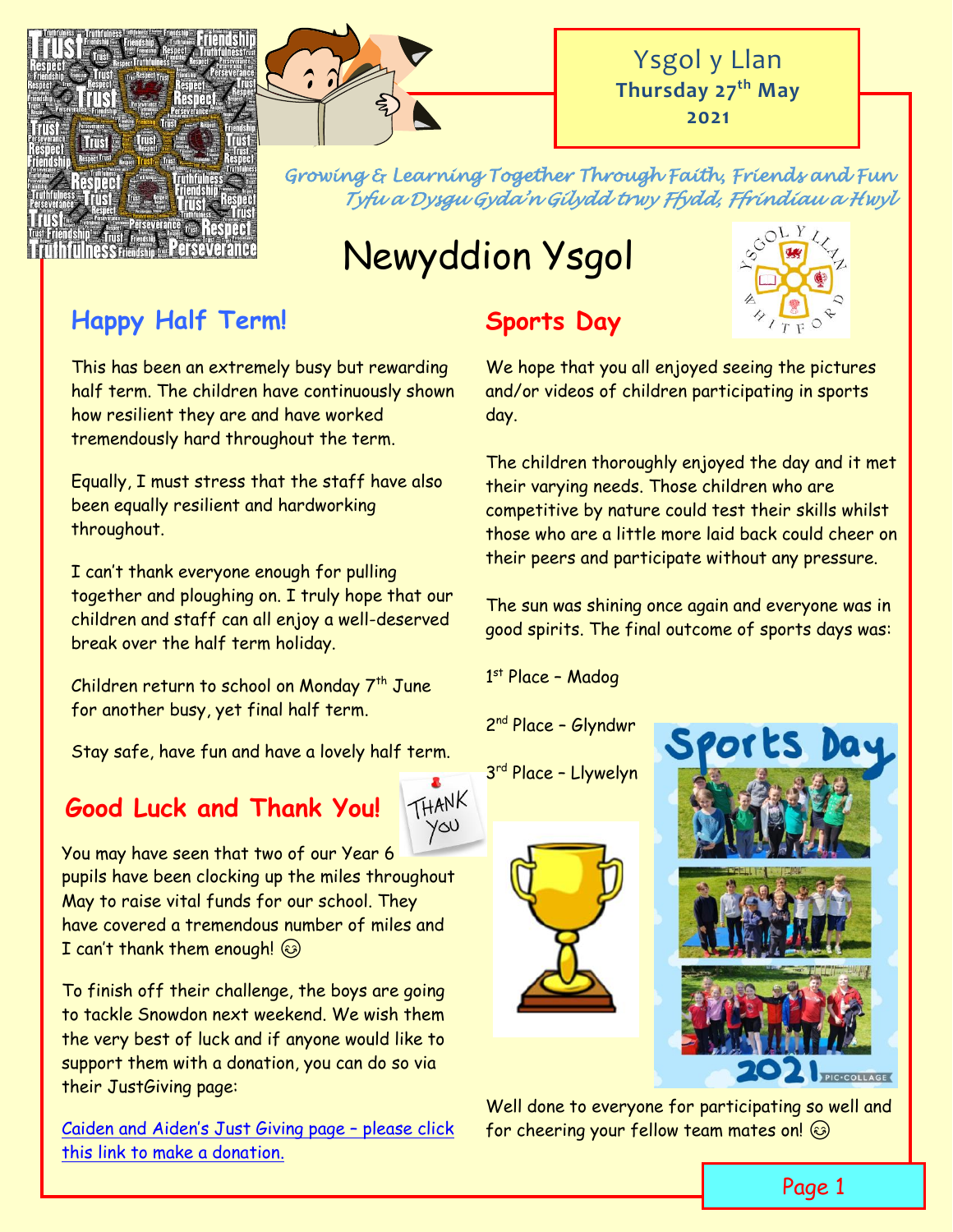### **Payment Increase – Clwb Ddraig and Breakfast Club**

After half term, our prices for Clwb Ddraig (After School Club) and Breakfast Club will be increasing.

The costs have remained low for a number of years now and we are currently running at a loss for both provisions. Obviously, this is not sustainable and we are therefore making this increase in order to bridge the gap.

The new prices will be:

**Clwb Ddraig (ASC) - £4.00 per hour**

**Breakfast Club - £2.50 per session**

**Please book and pay for these sessions in advance.** This is essential for after-school club so that we can ensure appropriate staffing. If you are not booked and we do not have staff available, you will be refused a place and will have to come to school to collect your child.

**A note that our after-school club remains open at a reduced timetable (closing at 4.15pm).** This is due to reduced staffing levels, including the fact that we remain without a school caretaker.

#### **Pocket Testament**

The pupils all participated in the Translators' Service. This special service enabled the children of our Church school to give thanks for the work of the translators and to think about

how we can work together to inspire change.

All children took home a Pocket Testament provided by Bishop Gregory.



#### **Help Your Child to Learn**

We have received news that Mike Gershon has developed some brilliant resources to help parents at home. The course (was £120) is completely free to our staff and parents.

For an insight into the online course and to see if it would benefit you, please watch this short video:

*[https://drive.google.com/file/d/1EdU9fW\\_eOdIwOXlIzTL](https://drive.google.com/file/d/1EdU9fW_eOdIwOXlIzTLWZ7g3s5kqdQMp/view?usp=sharing) [WZ7g3s5kqdQMp/view?usp=sharing](https://drive.google.com/file/d/1EdU9fW_eOdIwOXlIzTLWZ7g3s5kqdQMp/view?usp=sharing)*

Please take a moment to watch this clip as it could help provide you with the tools to support your child's learning.

The 'How to Access' document attached on the email with provide you with information on how to access the course for FREE!

### **Online Safety**

As you will be aware, we regularly signpost you to useful information and guidance on how to keep your children safe online.

To further support you, we have subscribed to a monthly parents' newsletter which will regularly update you on what is currently trending on the internet and social media, along with some useful hints and tips on how to keep our children safe.

Mrs. Hughes has sent out the May edition this week and the June edition will follow after half term. Please take the time to read through these important newsletters. Diolch!

#### Online Safety Newsletter **May 2021**

#### **Nintendo Snapchat**

**Switch** Did you know there is a free Parental Controls app that you can download to your phone to ink to your child's Nintendo 

Snapchat remains a popular app for messaging and sharing photos and videos. You must be 13+ to sign up. The app has some privacy settings which we would recommend you<br>explore with your child and suggest why certain options are safer, for example, setting your account so only friends (rather than everyone) can see your content.

#### What should I be aware of?

• Who is your child friends with - talk to your child about who they are friends with and why it is safer to be friends with only those they know in real life.

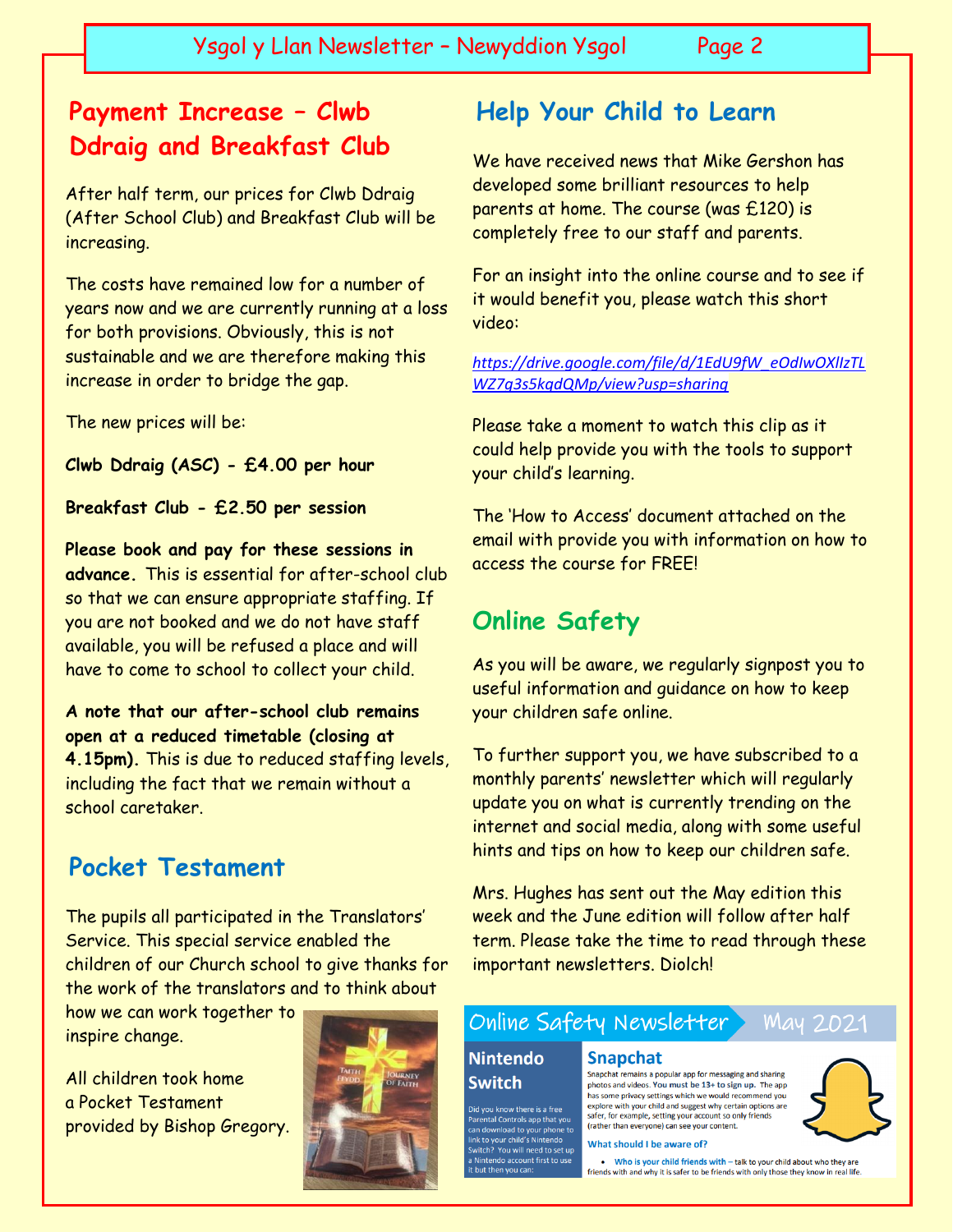Ysgol y Llan Newsletter - Newyddion Ysgol Page 3

### **ActivALL Boards**

In our last newsletter, we told you that the children would have a surprise installation of these fantastic ActivAll boards.

The boards are in situ and have been welcomed by the children and the staff. They allow children to keep active during break and lunchtimes, raising their heart beat whilst developing their hand-eye coordination and reaction skills.

If the children are feeling competitive, there is also an option for them to compete against each other using one of several pre-installed games.

Having fun whilst being physically active can be such a blast!



### **F1 Challenge**

As part of a fantastic project, all members of class 4 had the opportunity to design, make and race a small Formula One car as part of the F1 in Schools Speed Challenge.

As part of the F1 project, Class 4 has two teams who will be taking part in the main competition. This involves them designing, testing, and making their own F1 cars, creating a design portfolio and delivering a presentation.

The learners will have to try and gather sponsorship through writing letters to potential sponsors. It's a very exciting project and learners will develop a number of key skills in a fun and interesting way. We all wish our teams - Blue Dart and Red Lightning all the very best in the event next month!